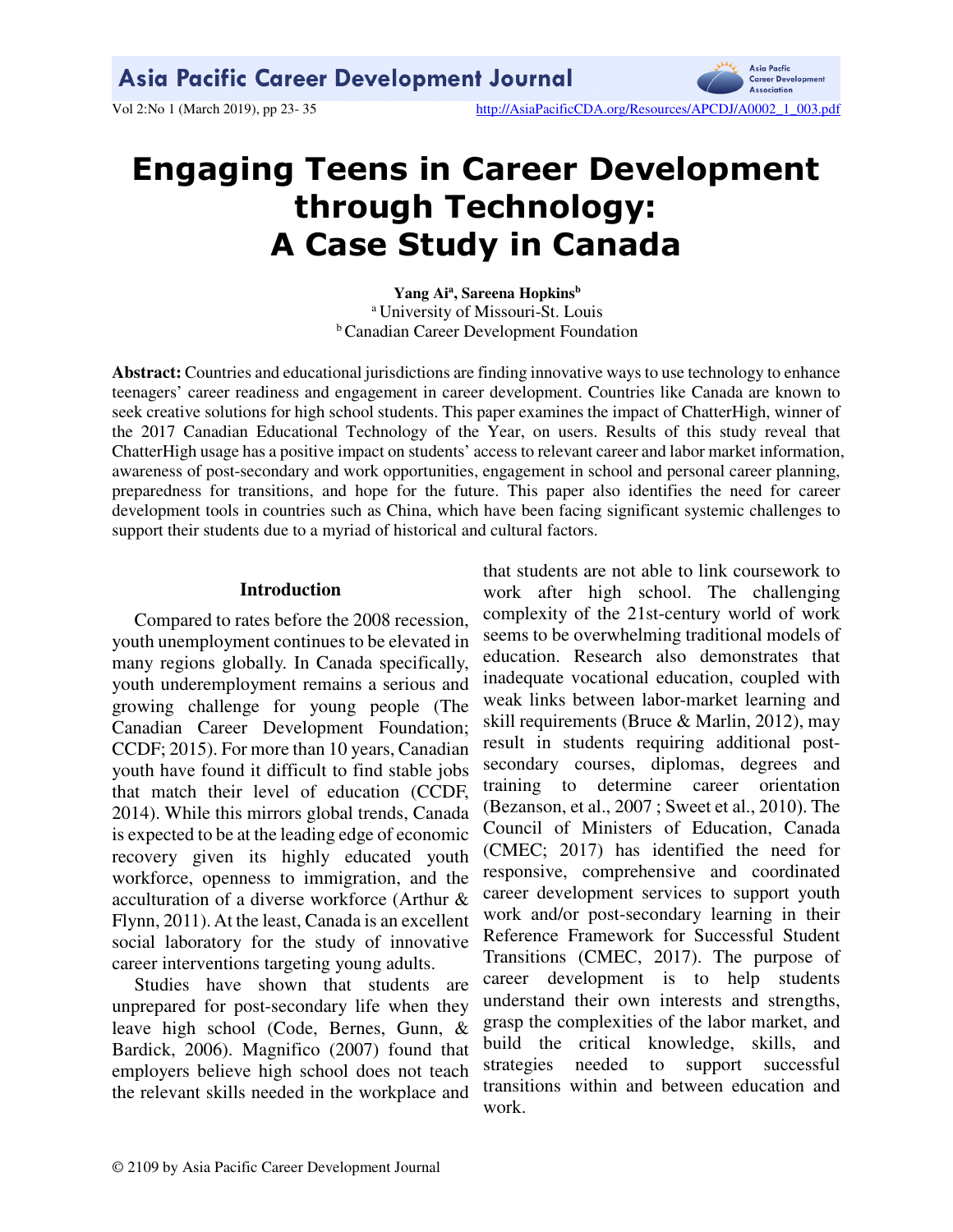high school dropout (Kotamaraju, 2011) and improve student achievement, especially in key science, technology, engineering and mathematics (STEM) areas. Therefore, efficient career services are seen as a key to increasing economic productivity, the competitiveness of the labor market, employment, and career development and educational attainment (Hughes, 2012). As technological innovations change the way individuals explore and access information about careers, education, training, and employment opportunities, it is recognized that new technologies need to be more closely integrated with professional services and related professional practices (Kettunen, 2017; Sampson & Osborne, 2015).

# **Information and Communication Technology**

The rapid development of information and communication technology (ICT) has dramatically changed society over the past 20 years (Hoonakker, 2014). It transforms access to high-quality labor market information, enabling practitioners and their customers to access relevant information quickly. Social networking, web chats, and online video content all provide users with insight into educational and labor market options. Interactive technology can also provide career guidance in a more personalized way, directly responding to users' information needs (Bimrose, Kettunen, & Goddard, 2015). Through the development of ICT, the technological revolution provides unprecedented access to a variety of information and enables the world to conduct inexpensive and instantaneous communications (Kettunen & Sampson, 2018).

In terms of ICT application in secondary career development, the widespread use of social media platforms, such as Instagram and Snapchat, for communication has prompted professional career practitioners to recognize the need to better understand new technologies (Hooley, Hutchinson, & Watts, 2010). With all

Career education has been shown to reduce these technological changes and new ways of accessing career services, integrating ICT into career practice is an increasingly complex process (Bimrose et al., 2015).

> However, there are several controversies about the successful integration of ICT into career services, such as high-quality hardware, technical support, and student empowerment and participation (Kettunen & Sampson, 2018; Bimrose, Barnes, & Attwell, 2010). Researchers have also found that the effective integration of ICT into career practice depends on policy support, workforce development, the confidence and competence level of career practitioners, and a well-tailored ICT system at both the macro and micro levels (Bimrose et al., 2015).

# **A Case Study - ChatterHigh**

Given all these opportunities and challenges, this article aims to introduce an existing ICT online platform called ChatterHigh. This Canadian-based enterprise is a vehicle used to strengthen key career development and educational outcomes for middle and high school students. ChatterHigh uses technology to engage students in expanding their awareness of postsecondary education and career options, exploring possible pathways, and making more informed choices as they plan for their transitions from high school to post-secondary education and/or work. Capitalizing on gamification and supporting fundraising goals of schools, ChatterHigh endeavors to minimize the burden on educators to make this information accessible to students. In addition, it aims to maximize the motivation of students to actively explore options and resources while building career-related knowledge.

ChatterHigh's online activity includes a daily 10-minute quiz, used in Grade 6 through Grade 12 classrooms. Students receive quiz questions along with a link to the college or career webpages where the answers can be found. Questions are coded with Classification of Instructional Programs (CIP) and Standard Occupational Classification (SOC) codes, and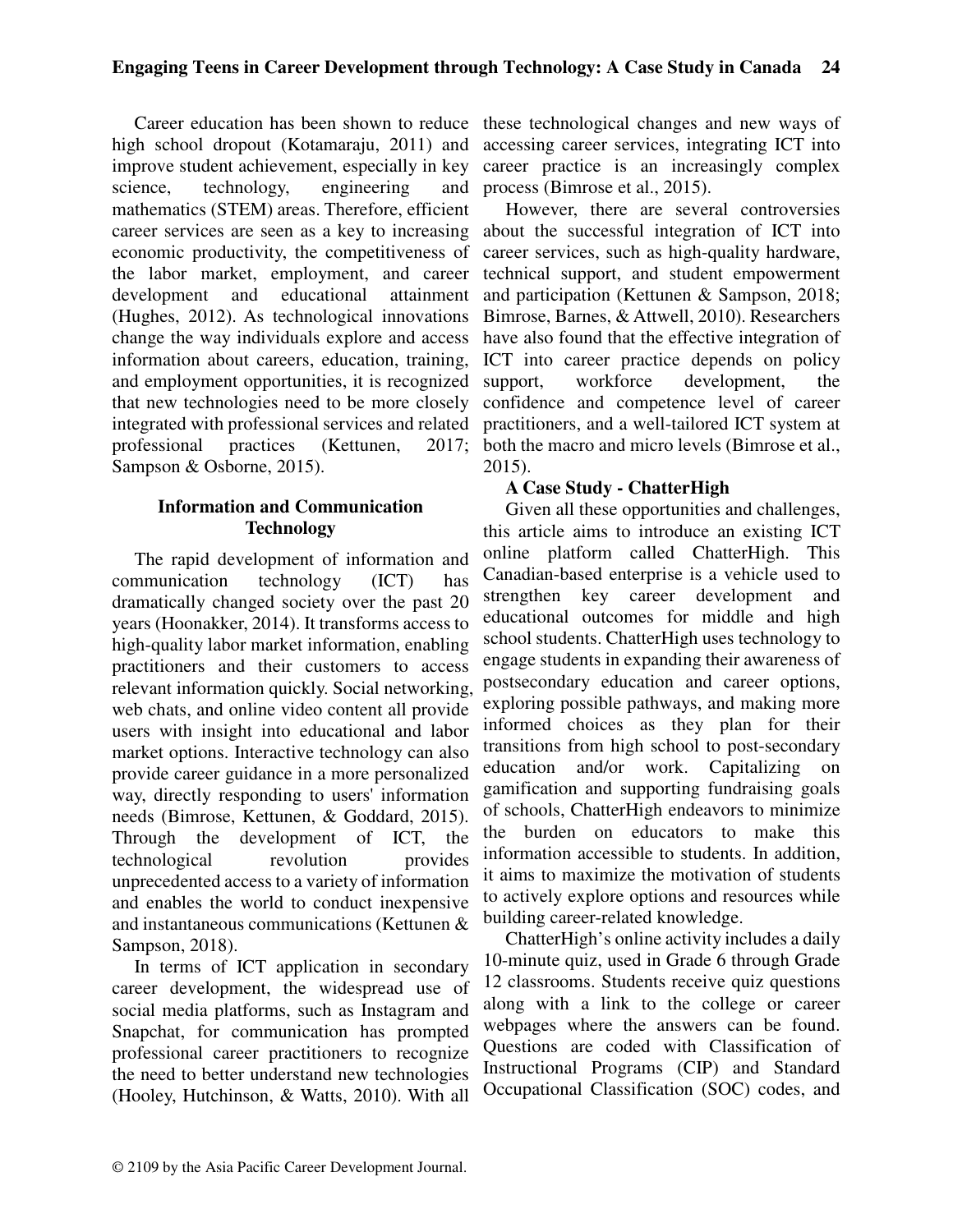awareness in the occupation or program of study as they progress. This builds a profile for the student while the data is aggregated for the teacher at the classroom level, allowing them to see the interests of the class.

The activity is divided into three units with a set number of questions. The first unit ensures the student is exposed to questions across the major occupational categories. Subsequent units are partially "smart" in that specific questions of each quiz are targeted based on the occupations that the student has expressed as primary interest up to that point. Making only certain questions relevant to areas of interest allows the student the opportunity to continue to discover fields of study or occupations they may not have considered or been aware of while assessing their interest. Each unit ends with a selfreflection which feeds back to students the new institutions and programs they have discovered and those they ranked with the highest level of interest.

After the third unit, the student unlocks an objective recommendation report. This report captures all of the students' interests and pulls from a complete database of all post-secondary institutional programs in North America to create an objective list of options possible for the student by state/province, country, and continent or world region. This list is tailored based on some preliminary questions the student was asked upon sign-up, such as listing any varsity sport or club that they wish to pursue at the post-secondary level. Students may continue to explore and update their profile and re-run the report at will once it is unlocked. This activity, in a sense, is a unique interest-inventory activity based on the student's level of interest in programs and occupations they are presented, rather than simply soliciting answers based on what they know about themselves. The premise is that many students are not yet aware of the full range of occupations that exist. Moreover, in this age group, many have not identified what

students score their level of interest and their interests are, so an iterative exploration activity can be more useful to initiate reflection and discussion.

> Students and educators at the high-school level were surveyed regarding the perceived impact of ChatterHigh usage on a range of indicators related to student awareness of and exposure to relevant information on postsecondary education, labor market opportunities, health and wellness, financial literacy, student engagement in school, and career planning.

#### **Methods**

#### **Participants**

A total of 370 respondents, both ChatterHigh users and non-users, completed the survey including 279 secondary students and 91 teachers. The survey sample was drawn from a list of past ChatterHigh users, including students and teachers, from across Anglophone and Francophone school districts. The student list included a total of 7,709 students, including 4,756 students from Anglophone school districts and 2,953 students from Francophone districts. The teacher list included 619 secondary educators, with 340 representing Anglophone school districts and 279 from Francophone districts.

**Student Profile.** Overall 279 students, including 216 users and 63 non-users, completed the survey with 57.3% (n=160) from one of the Anglophone school districts and the remaining 42.7% (n=119) from a Francophone district. The respondents were distributed across Grades 9 through 12 but dominantly drew from Grade 10 or 12. While there was a reasonable representation of both male and female students, 60% of respondents self-identified as female. The majority of student respondents represented the Anglophone West school district, District scolaire francophone Nord-Ouest or District scolaire francophone Sud.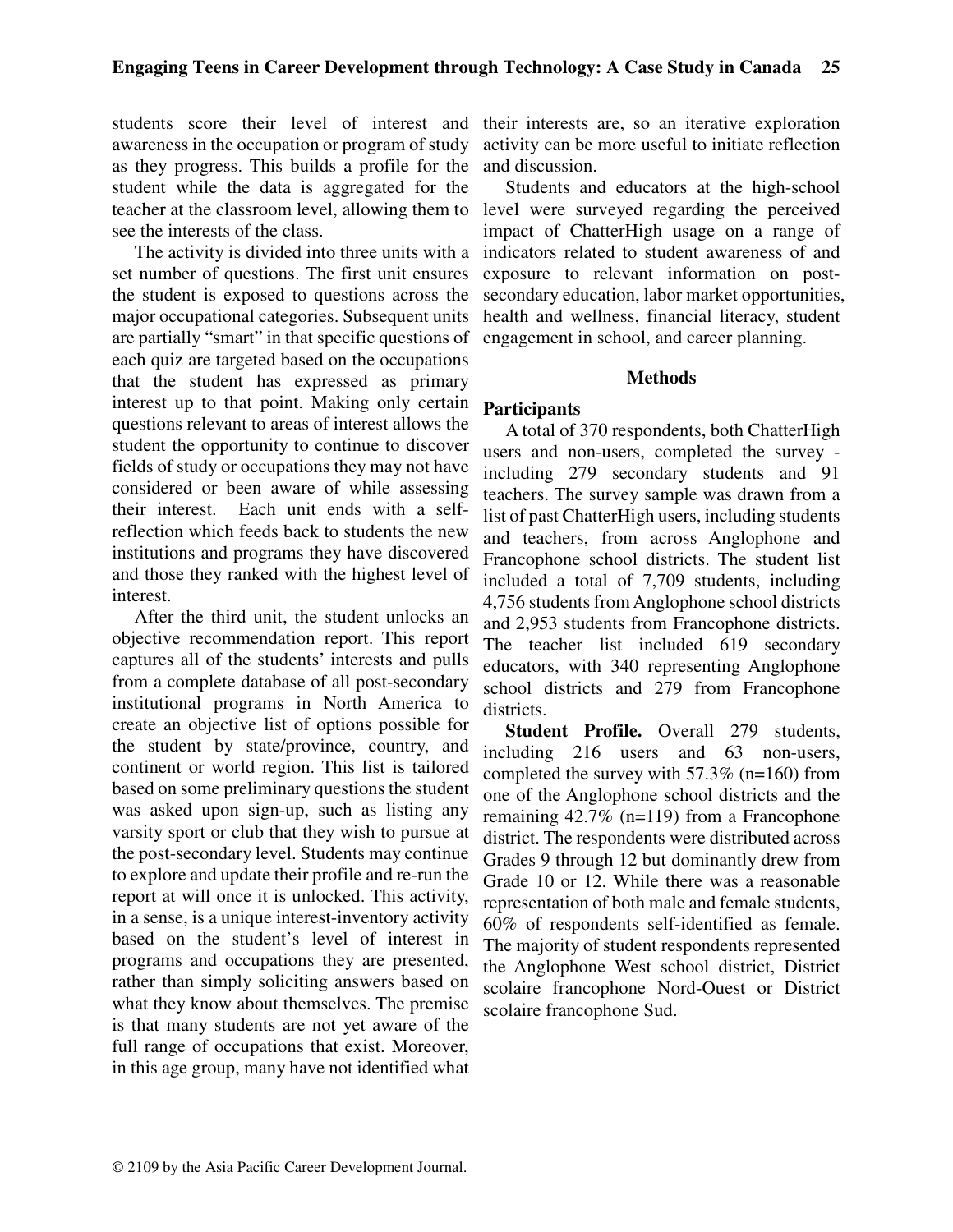# Asia Pacific Career Development Journal

Vol 2:No 1 (March 2019), pp 23-35 http://AsiaPacificCDA.org/Resources/APCDJ/A0002\_1\_003.pdf

Asia Pacfic

Career Development Associatio

| Table 1                                                                                                         |                |         |  |  |  |
|-----------------------------------------------------------------------------------------------------------------|----------------|---------|--|--|--|
| <b>Respondent Profile – Students</b><br>Number of Participants<br>Percentage $(n=279)$<br>Grade/Gender Identity |                |         |  |  |  |
| 9                                                                                                               | 49             | 17.5%   |  |  |  |
| 10                                                                                                              | 95             | 34.1%   |  |  |  |
| 11                                                                                                              | 56             | 20.1%   |  |  |  |
| 12                                                                                                              | 79             | 28.3%   |  |  |  |
| Male                                                                                                            | 103            | 37.0%   |  |  |  |
| Female                                                                                                          | 168            | 60.2%   |  |  |  |
| Rather not say                                                                                                  | 4              | $1.4\%$ |  |  |  |
| Other                                                                                                           | $\overline{4}$ | $1.4\%$ |  |  |  |
| Total                                                                                                           | 279            | 100.0%  |  |  |  |

from a Francophone district. As shown in Table District scolaire francophone Nord-Ouest. 2, over half of the Anglophone responses came

**Teacher Profile.** In addition, 91 teachers from the Anglophone West District. In the completed the survey with over two thirds Francophone district, the bulk of the responses (68.1%; n=62) coming from one of the English (over three quarters) came from either the school districts and the remaining 31.9% (n=29) District scolaire francophone Nord-Est or

| Table 2<br>Respondent Profile - Teachers          |                           |                        |  |  |
|---------------------------------------------------|---------------------------|------------------------|--|--|
| <b>District</b>                                   | Number of<br>Participants | Percentage<br>$(n=91)$ |  |  |
| Anglophone North                                  | 7                         | $7.7\%$                |  |  |
| Anglophone South                                  | 16                        | 17.6%                  |  |  |
| Anglophone East                                   | 7                         | $7.7\%$                |  |  |
| Anglophone West                                   | 32                        | 35.2%                  |  |  |
| District Scolaire Francophone<br>Nord-Est         | 13                        | 14.3%                  |  |  |
| Scolaire<br>Francophone<br>District<br>Nord-Ouest | 10                        | 11.0%                  |  |  |
| District Scolaire<br>Francophone<br>Sud           | 6                         | $6.5\%$                |  |  |
| Total                                             | 91                        | 100.0%                 |  |  |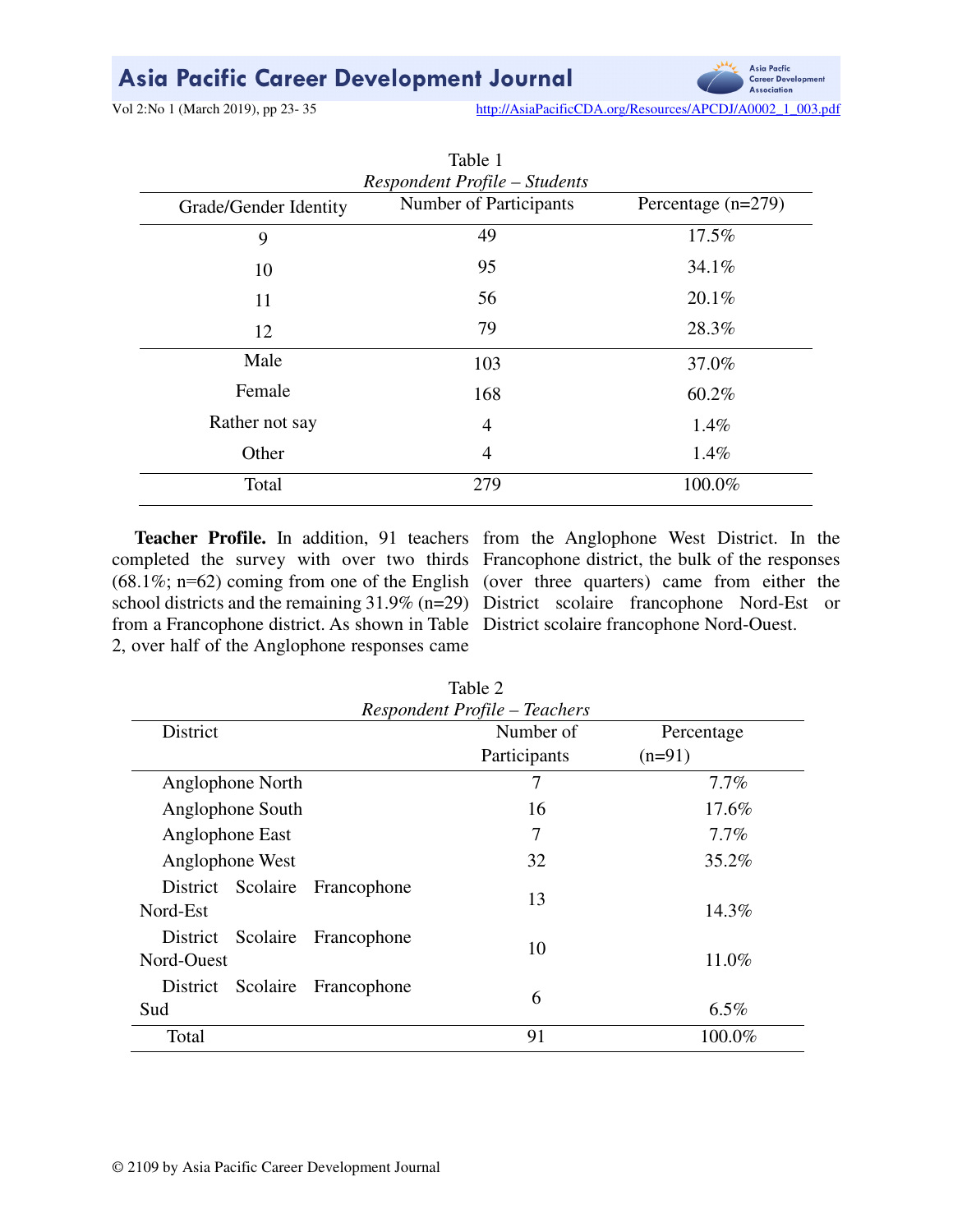# Asia Pacific Career Development Journal



Asia Pacfic

Career Development

#### **Research Questions**

What is the effect of ChatterHigh on secondary student users?

How do teacher users perceive the impact of ChatterHigh on students?

What are the differences between ChatterHigh users and non-users, if any?

#### **Resources of Data**

Two tailored online surveys were developed: one for secondary students and another for educators. The student survey was comprised of four sections. Section A gathered demographic information (grade level, gender, school district) and information regarding their usage of ChatterHigh. Section B included a series of attribution questions using a 4-point Likert scale to determine the extent to which ChatterHigh usage resulted in changes in the student with respect to a range of indicators related to awareness, exposure, and engagement with information to support career development. This section also included a series of open-text questions about students' views of ChatterHigh (what they liked best and least, their most important learning from ChatterHigh, and their recommendations for changes to ChatterHigh). Section B culminated in direct attribution questions about whether using ChatterHigh was related to their likelihood of studying or working in New Brunswick after completing high school. Students who did not participate in ChatterHigh automatically skipped this section. Section C included a series of forced-choice questions on a range of career information and development indicators to allow for a comparison of ChatterHigh users and non-users. Finally, Section D invited students to enter in a drawing to win a free iPad.

The teacher survey mirrored the student survey in many aspects. It included three sections. Section A gathered data on school district and usage of ChatterHigh. Section B included a series of attribution questions using a 4-point Likert scale to determine the perceived

impact of ChatterHigh usage on their students' awareness, exposure, and engagement with information to support career development. Thid section also included a series of open-text questions about teachers' views of ChatterHigh (what they liked best and least, the most important learning derived by students from ChatterHigh, and their recommendations for changes to ChatterHigh). Section B culminated in direct attribution questions regarding the impact of ChatterHigh usage on student perceptions of post-secondary education and/or work in New Brunswick. Teachers who did not participate in ChatterHigh automatically skipped this section. Finally, section C included a series of forced-choice questions on the career preparedness of students to allow for a comparison of ChatterHigh users and non-users.

#### **Procedures**

Teachers all received personal email invitations from the Canadian Career Development Foundation (CCDF) and all students received an automated invitation via the online platform hosting the survey. A second invitation was sent to those who had not completed the survey at the mid-point of the active survey period. Invitations sent to students and teachers were in both English and French.

In addition to contact lists provided by ChatterHigh, there was active outreach to professional networks to promote survey completion. Representatives from the New Brunswick Department of Education and Early Childhood Development (Ministère de l'Éducation et du développement de la petite enfance) sent messages to school districts to raise awareness and promote completion of the survey. ChatterHigh followed up directly with its teacher users to promote survey completion and wider dissemination. New Brunswick Post-Secondary Education, Training and Labour (Éducation Postsecondaire, Formation et Travail) sent direct messages to educators and guidance professionals via their Work Room Coordinator,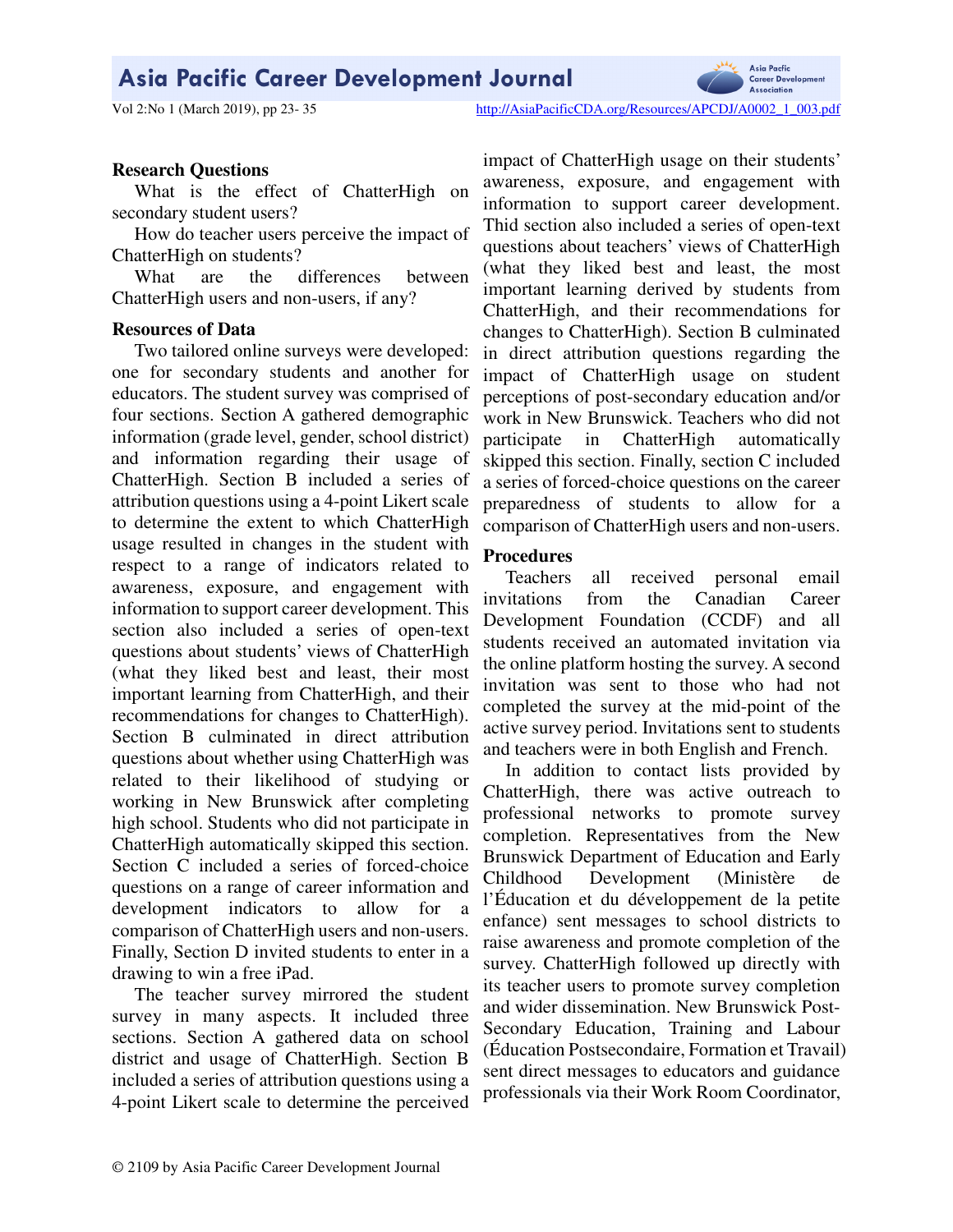Association (L'Association pour le développement de carrière au Nouveau Brunswick) sent an invitation with survey links to all members across the Province. CCDF's analysis. network of trainers, facilitators, researchers, service providers, and career development leaders in New Brunswick were likewise engaged in promoting the survey.

**Data Analysis.** CCDF conducted an analysis of all data gathered. Quantitative analysis was completed using SPSS (Statistical Package for the Social Sciences). In addition, NVivo was used to conduct content analysis of qualitative data (open-text responses) to identify dominant themes across each question. ChatterHigh user and non-user comparisons were completed using chi-squared to determine statistical significance. NVivo 9 was used to assist in the analysis of the open-ended questions. All data were imported into the software for content analysis and a two-step process was followed for manual coding of each question. First, an initial pass was made through the responses to

and the New Brunswick Career Development identify key themes. Once the process was completed for each question, a second pass was made to recheck the coding. A codebook was developed outlining the themes reported in the

#### **Results**

From the students' perspective, 61.1% to 81.5% of students either agreed or strongly agreed that ChatterHigh had the intended impact. As shown in Table 3 , the most positive attributions were reported for the following indicators, with approximately 80% of students agreeing or strongly agreeing that ChatterHigh: (1) was fun; (2) increased their awareness of options for post-secondary education; (3) helped them think about their own interests, skills, strengths, and personality "fit" with possible options for work; (4) made them aware of possible future schooling options; (5) made them aware of possible future work options; and (6) made them feel more motivated to learn more about possible work options.

| I oshive mancalors run loanca by Biaachis to Chameringh Osage<br><b>ChatterHigh Attribution Question</b>                                        | Number of | Percentage |
|-------------------------------------------------------------------------------------------------------------------------------------------------|-----------|------------|
|                                                                                                                                                 | Responses | $(n=216)$  |
| Was fun                                                                                                                                         | 174       | 80.6%      |
| Increased my awareness of options for post-secondary education                                                                                  | 174       | 80.6%      |
| Increased my awareness of career/work options                                                                                                   | 166       | 76.9%      |
| Exposed me to useful and relevant information about My health and<br>wellness                                                                   | 150       | 69.4%      |
| Exposed me to useful and relevant information about managing<br>money                                                                           | 132       | 61.1%      |
| Helped me to be more aware of what is required to succeed in post-<br>secondary programs                                                        | 165       | 76.4%      |
| Helped me to be more aware of the realities and requirements of<br>various work settings                                                        | 166       | 76.9%      |
| Helped me to think about how my own interests, skills, strengths<br>and personality "fit" with possible options for Post-secondary<br>education | 168       | 77.8%      |
| Helped me to think about how my own interests, skills, strengths<br>and personality "fit" with possible options for work                        | 171       | 79.2%      |
| Made me aware of possible future schooling options for me                                                                                       | 176       | 81.5%      |
| Made me aware of possible future work options for me                                                                                            | 173       | 80.1%      |
| Helped me to feel hopeful about my future                                                                                                       | 169       | 78.2%      |

Table 3 *Positive Indicators Attributed by Students to ChatterHigh Usage*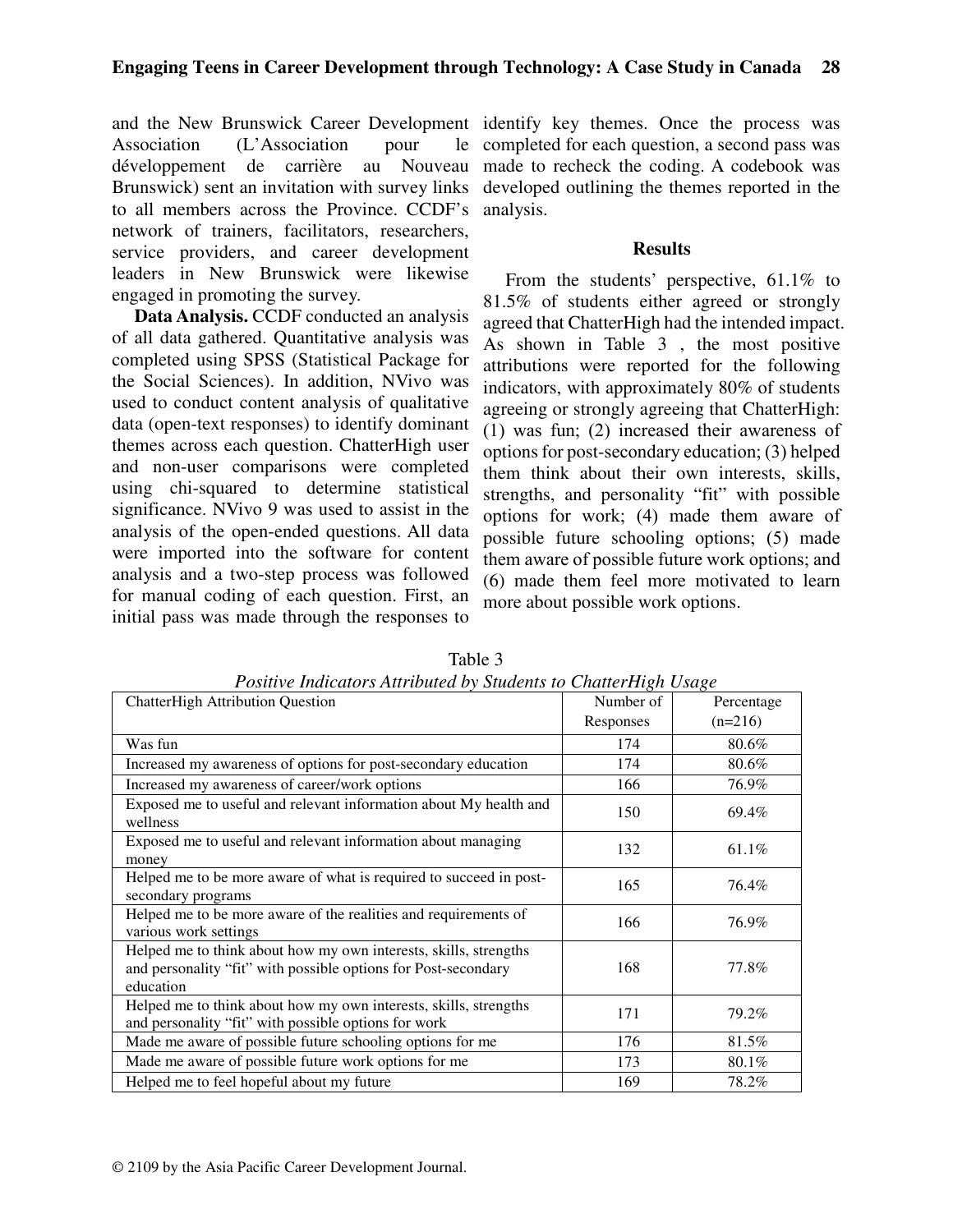| Helped me to see how what I'm learning in high school Now can<br>help me get to my preferred future | 149 | 69.0%    |
|-----------------------------------------------------------------------------------------------------|-----|----------|
| Made me feel motivated to make an effort at school                                                  | 151 | 69.9%    |
| Made me feel motivated to find out more about possible post-<br>secondary options                   | 168 | 77.8%    |
| Made me feel motivated to find out more about possible work<br>options                              | 175 | 81.0%    |
| Helped me to feel more engaged in my own career planning                                            | 162 | 75.0%    |
| Is something I'd like to do again if I had the chance                                               | 153 | 70.8%    |
| Is an experience I would definitely recommend for others                                            | 163 | $75.5\%$ |

among teacher respondents, with the percentage in high school applies to their preferred future. of educators agreeing or strongly agreeing with In addition, it is noteworthy that considerable attribution statements ranging from 65% to 95%. overlap existed between indicators receiving the The most positive attributions were reported for highest percentage of attributions by both the following indicators, with 90% or more of teachers agreeing or strongly agreeing that approximately 80% of students and 90% or ChatterHigh: (1) increased their students' awareness of options for post-secondary education; (2) increased their students' awareness of work and/or career options; (3) made their students aware of possible future schooling options; (4) made their students aware future work options. of possible future work options; and (5) helped

Similarly, positive attributions were reported their students to see how what they're learning and teachers. For example, more of educators agreed or strongly agreed that ChatterHigh: (1) increased student awareness of options for post-secondary education; (2) made students aware of possible future schooling options; and (3) made students aware of possible

| <i>arre mancino romano e medi o que concreto no chanciarizar coaze</i><br><b>ChatterHigh Attribution Question</b> | Number | Percentage<br>$(n=60)$ |
|-------------------------------------------------------------------------------------------------------------------|--------|------------------------|
| Was fun                                                                                                           | 50     | 83.3%                  |
| Contributed positively to my ability to achieve curricular outcomes                                               | 42     | 70.0%                  |
| Contributed positively to my ability to achieve other important<br>learning outcomes with my students             | 44     | 73.3%                  |
| Increased my students' awareness of options for post-secondary<br>education                                       | 56     | 93.3%                  |
| Increased my students' awareness of work/career options                                                           | 57     | 95.0%                  |
| Exposed my students to useful and relevant information about their<br>health and wellness                         | 46     | 76.7%                  |
| Exposed my students to useful and relevant information about<br>managing finances                                 | 40     | 66.7%                  |
| Helped my students to be more aware of what is required to succeed<br>in post-secondary programs                  | 53     | 88.3%                  |
| Helped my students to be more aware of the realities and<br>requirements of various work settings                 | 53     | 88.3%                  |

Table 4 *Positive Indicators Attributed by Teachers to ChatterHigh Usage*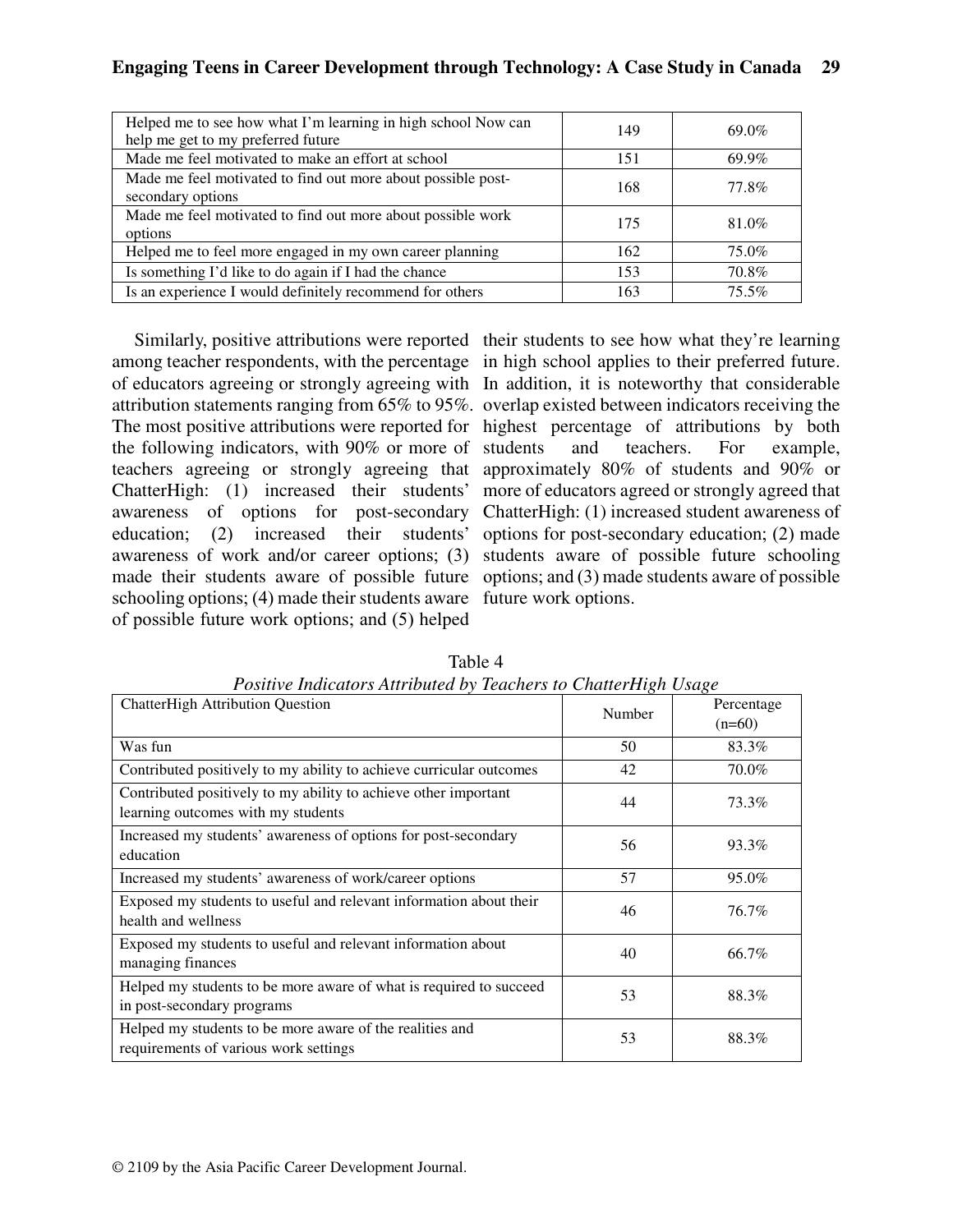| Helped my students to think about how their own interests, skills,<br>strengths and personality "fit" with possible options for post-<br>secondary education | 49 | 81.7% |
|--------------------------------------------------------------------------------------------------------------------------------------------------------------|----|-------|
| Helped my students to think about how their own interests, skills,<br>strengths and personality "fit" with possible options for work                         | 49 | 81.7% |
| Made my students aware of possible future schooling options for<br>them                                                                                      | 56 | 93.3% |
| Made my students aware of possible future work options for them                                                                                              | 55 | 91.7% |
| Helped my students to feel hopeful about their futures                                                                                                       | 45 | 75.0% |
| Helped my students to see how what they're learning in high school<br>now can help them get to their preferred future                                        | 54 | 90.0% |
| Made my students feel motivated to make an effort at school                                                                                                  | 39 | 65.0% |
| Made my students feel motivated to find out more about possible<br>post-secondary options                                                                    | 47 | 78.3% |
| Made my students feel motivated to find out more about possible<br>work options                                                                              | 46 | 76.7% |
| Helped my students to feel more engaged in their own career<br>planning                                                                                      | 48 | 80.0% |

Students were also invited to share their thoughts and perspectives about ChatterHigh by respondents liked the fact that they had the completing the following two open-response questions: 1) "what I liked best about ChatterHigh was…" and 2) "my most important learning from ChatterHigh was…"

# **What Students Liked Best about ChatterHigh**

There were 129 students who listed what they liked best about ChatterHigh. Four common themes emerged from their responses: (1) provision of useful career information, (2) opportunity to research relevant information, (3) ease and/or enjoyment of usage, and (4) the contests. Over a third (36.4%) of student respondents liked that ChatterHigh provides a wealth of career information that is useful to them as they start to think of their futures. Examples of student responses, translated from French to English as necessary, follow:

"The opportunity to discover myself and learn more about the topics that interest me. In addition, the sites visited gave me a suitcase full of useful references." (English Translation)

"The work options were very useful." (English Translation)

"They helped me pick a career path."

Over a quarter (26.3%) of student chance to do research and complete surveys to find out about relevant and interesting topics:

"The questions were interesting and I learned a lot about different topics." (English Translation)

 "That it made you research your information by going to different sites to expand your knowledge about those programs."

Almost 18% of student respondents made statements about how ChatterHigh is fun, engaging, interactive and easy to use:

"I really liked the ChatterHigh concept, and the resources for answers were always available!" (English Translation)

"How they made finding your future career fun and finding new opportunities for jobs."

Finally, 15.5% of student respondents liked taking part in contests and competitions, and having the chance to earn points and win prices:

"One quiz per day. I also love that we can collect points and give them to other people or to participate in contests."

"What I liked most was the fact that we compete against other schools." (English Translation)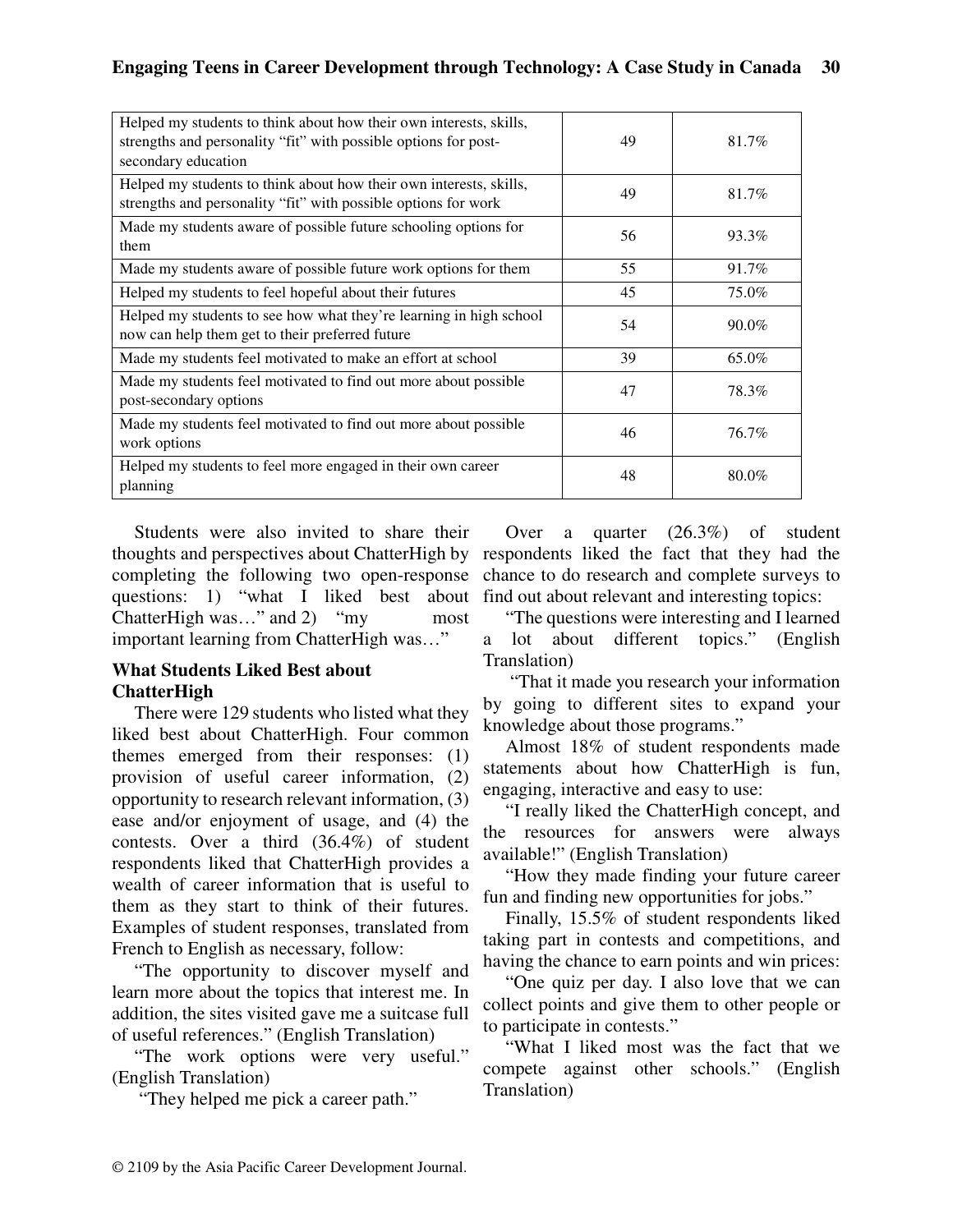#### **Students' Most Important Learning from ChatterHigh**

There were 83 students  $(38.4\% \text{ of } n=216)$ who elaborated on the most important thing they learned from ChatterHigh. The dominant theme (seen in 85.5% of the responses) focused on the extent, quality and/or relevance of the career their use of ChatterHigh. This theme spoke to a widening of students' horizons with respect to possible post-secondary or work futures. Students reported the value of learning firsthand and that there are a wide variety of options and responses related to the ease and enjoyment of opportunities waiting to be discovered:

 "That there are different things that universities offer that I was not aware of." (English Translation)

"I learned about many career options and the requirements necessary to succeed." (English Translation)

"Post-secondary institutions that had my field of study within their various bachelor's degrees. I loved to learn about my options for universities and colleges after high school."

# **What Teachers Liked Best about ChatterHigh**

There were two dominant themes in the teacher's responses to this question (see Table 5).

Almost half of the teachers liked the fact that ChatterHigh provides students with the chance to start thinking about their futures and to explore different post-secondary options that could be available to them. This theme is exemplified in the following comments:

planning information they accessed through students to research post-secondary programs of "The opportunity for 9th and 10th-grade study." (English Translation)

> "Students thinking about options for future education and employment."

> The second theme that emerged from teacher using ChatterHigh. More than one-third of teacher respondents (36.7%) noted that the site is quick, easy, and fun for students to use. Sample comments exemplifying this theme include:

> "The amount of information available and quick access to web pages where the answer could be found." (English Translation)

"Interactive - students enjoyed learning."

"I could see the results of my students in one click. Some questions opened the door for nice class discussions. The students who used it seriously learned. It's different than in the classroom."

| Teacher Responses – what I tiked best doodt Chatterfitten |        |                     |  |  |
|-----------------------------------------------------------|--------|---------------------|--|--|
| Responses                                                 | Number | Percentage $(n=60)$ |  |  |
| Reflection on future/PSE info                             | 29     | 48.3%               |  |  |
| Quick and easy to use                                     | 22     | 36.7%               |  |  |
| Contest/competitions                                      |        | 20.0%               |  |  |
| Other                                                     |        | $10.0\%$            |  |  |
| Not sure/don't know                                       |        | $3.3\%$             |  |  |

Table 5 *Teacher Responses – What I liked best about ChatterHigh* 

# **The Most Important Student Learning Derived from ChatterHigh**

Overall, teachers applauded ChatterHigh for its capacity to expand students' horizons and expose them to a broader range of possibilities for post-secondary study and/or work. Teachers reported that ChatterHigh made students more aware of the world of options and opportunities available to them once they complete high school (see Table 6):

 "The large number of options available to students seeking post -secondary [education] or work."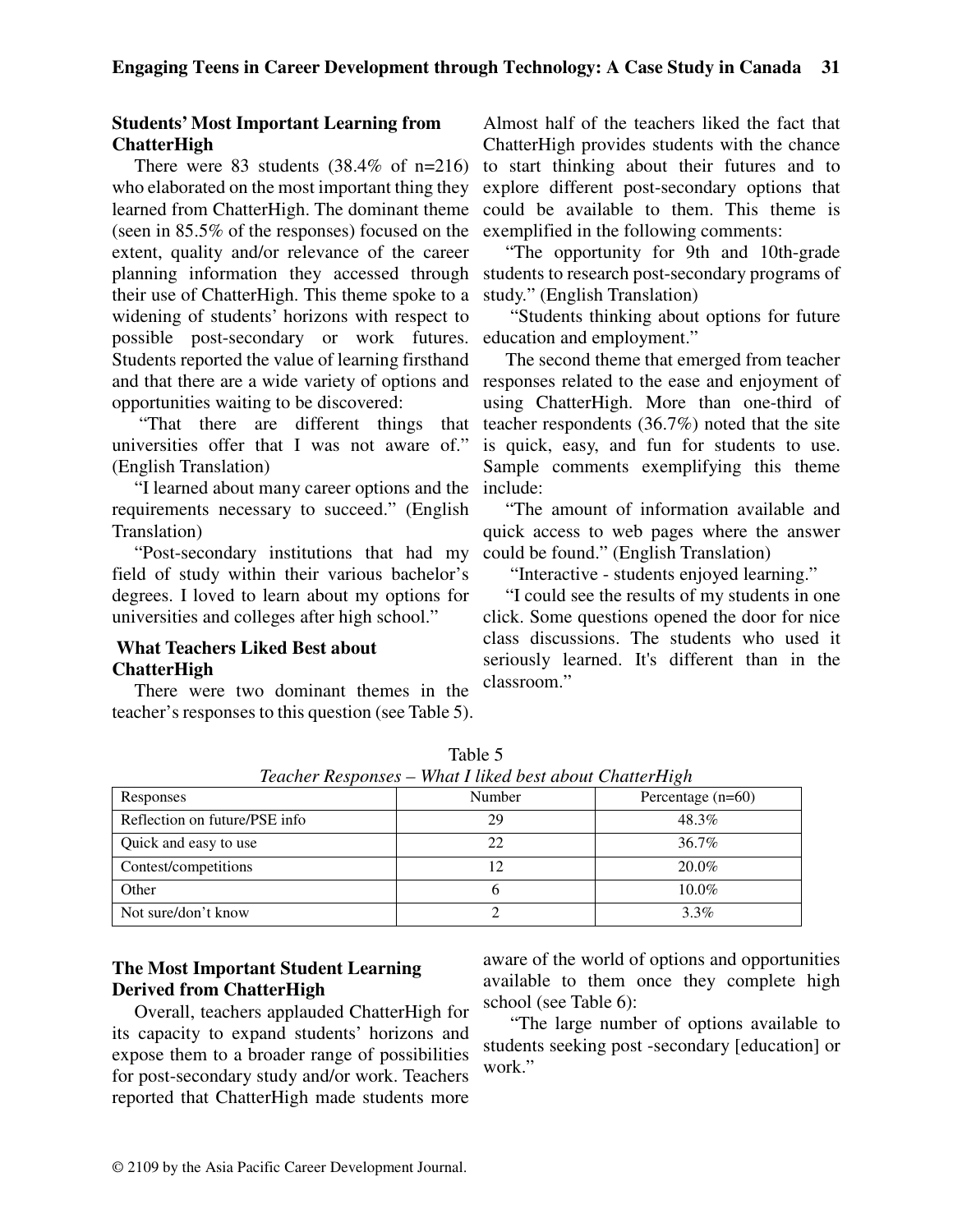"The breadth of options for post-secondary [education]. They were exposed to programs that they were not expecting to see."

| able |  |
|------|--|
|------|--|

| Teacher Responses – The Most Important Learning Students Derived from ChatterHigh |  |  |
|-----------------------------------------------------------------------------------|--|--|
|-----------------------------------------------------------------------------------|--|--|

| Responses                                           | Number | Percentage $(n=60)$ |
|-----------------------------------------------------|--------|---------------------|
| All the potential opportunities and program options | 46     | 76.7                |
| Other                                               |        |                     |
| Not sure                                            |        |                     |

Comments in the "Other" category included learning about requirements of entry into specific post-secondary education and/or occupations, the importance of career planning, and the development of research and time management skills.

#### **Comparing ChatterHigh Student Users to Non-Users**

Table 7 provides a delineation of the differences between students who used ChatterHigh and those who did not with respect to their reported capacity to find the information they need to support successful transitions.

Table 7 *Differences in Percentage of Students (ChatterHigh Users and Non-users) Who Knew Where to Find Career/Life Information* 

|                                                                             | User<br>$(n=216)$ | Non-user<br>$(n=63)$ | Increased |
|-----------------------------------------------------------------------------|-------------------|----------------------|-----------|
| Be clear about the pathway I want to follow after I<br>finish high school.* | 63.0%             | 38.1%                | 65.4%     |
| Choose a post-secondary program that is right for<br>me.                    | 63.4%             | 54.0%                | 17.6%     |
| Succeed with a post-secondary program.                                      | 50.9%             | 49.2%                | $3.5\%$   |
| Choose the kind of work I want to do after<br>graduation.**                 | 63.9%             | 49.2%                | 29.9%     |
| Secure work once I am ready to enter the<br>workforce.                      | 39.8%             | 34.9%                | 14.0%     |
| Succeed in the work I choose.                                               | 53.2%             | 41.3%                | 29.1%     |
| Manage my finances once I'm out "on my<br>$own$ ".***                       | 45.4%             | 31.7%                | 42.9%     |
| Manage stress, my time and the demands of life<br>once I'm out "on my own". | 45.4%             | 44.4%                | 2.0%      |

*Note.*  $X^2$  (1, N = 279) = 12.331, p=0.000; \*\*  $X^2$  (1, N = 279) = 4.403, p = 0.036 \*\*\*  $X^2$  (1, N = 279) = 3.710, p = 0.054

When the responses of ChatterHigh users users knew where to find information to support were compared to non-users, there were three their clarity with respect to their preferred areas where a significant difference was present. pathway following high school, how to choose As Table 7 has shown, compared to non-users, a the kind of work they want to do after significantly higher percentage of ChatterHigh graduation, and how to manage their finances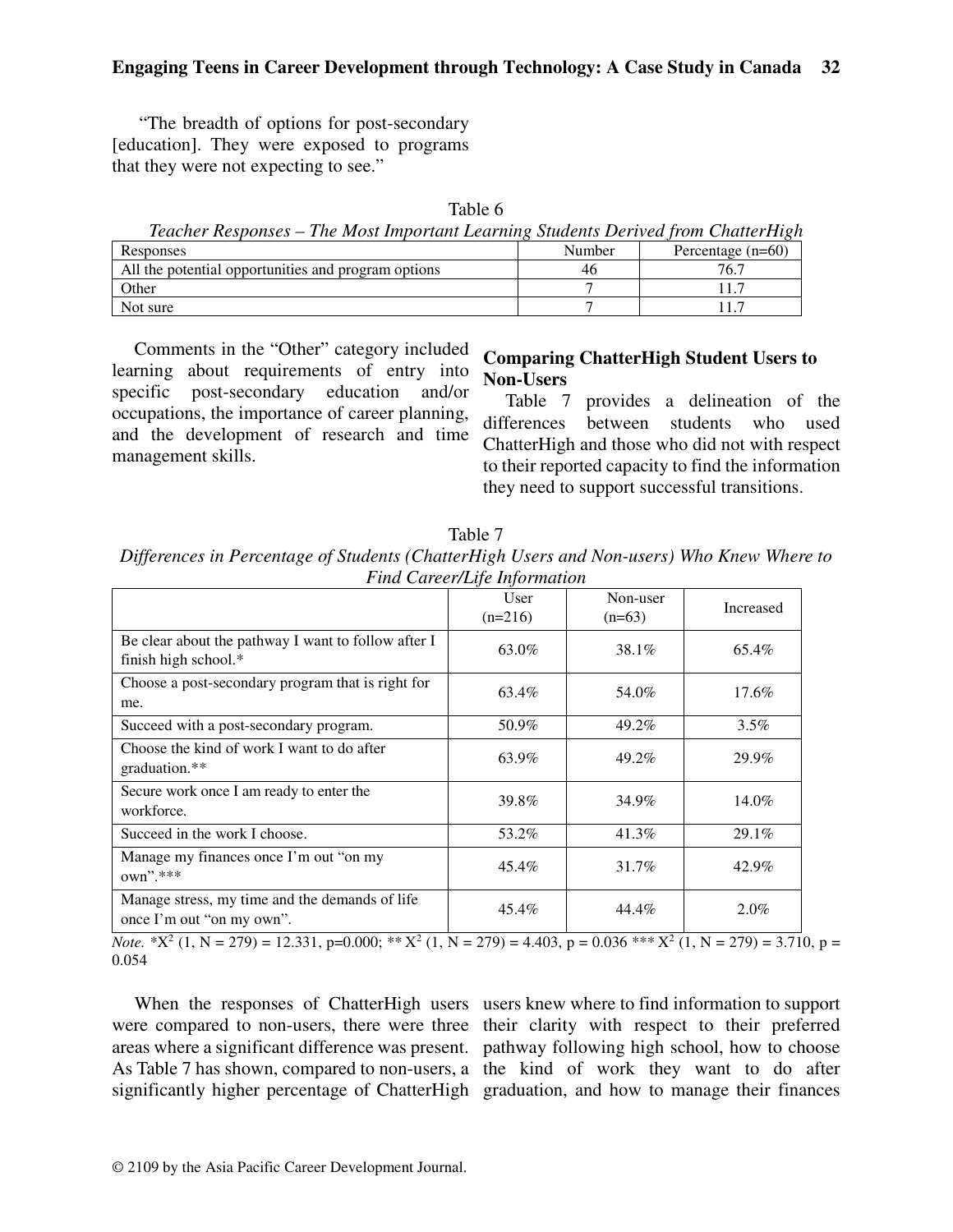compared to the non-users.

However, the differences between users and non-uses are possibly caused by other factors rather than the use of ChatterHigh only, such as previous or concurrent career exploration activities, social desirability bias, self-reporting bias, etc. For example, the student users may not be aware that they tend to answer questions in the way the researcher intended. This is one of the limitations of the study, and future research is needed to examine the potential impact of these factors.

#### **Discussion**

Both students and teachers agreed that using ChatterHigh resulted in positive student outcomes related to living, learning and working. A majority of students who used ChatterHigh (61.1% to 81.5%) attributed a wide range of positive outcomes to it. Students reported that ChatterHigh usage increased their awareness of post-secondary education and career options, and exposed them to useful and relevant information about their health and wellness and money management. Students said that using ChatterHigh made them feel more motivated to make an effort at school, more engaged in their own career planning, and more hopeful about their futures. These attributions were mirrored in teacher responses, with 65% to 95% of teachers attributing similar positive outcomes to ChatterHigh usage.

Students and teachers appreciated the wealth of relevant information and how ChatterHigh usage broadened students' perspectives on future possibilities. Both students and teachers liked the wide range of relevant information provided through ChatterHigh and that it exposed students to options and opportunities for post-secondary education and/or work that they might not otherwise have considered. ChatterHigh users appreciated the practical information provided about post-secondary requirements and the realities of work in various industries. Students and teachers applauded

once they were living independently as ChatterHigh for its capacity to broaden students' notions of what could be possible for them in the future with respect to post-secondary education and/or work.

> ChatterHigh usage had a positive impact on students' perceptions of post-secondary education and career options in New Brunswick. Just over half of student respondents said that ChatterHigh usage made them more likely to consider career opportunities in New Brunswick, while 55% indicated that it made them more likely to consider post-secondary programs in New Brunswick. Similarly, 80% of teachers reported that ChatterHigh usage had a positive impact on students' perceptions of postsecondary education options in New Brunswick, while 73.3% believed that it had a positive impact on student's perceptions of career opportunities in the Province.

> Students continue to struggle to find the information they need to inform their future planning and transitions, especially those students who had not used ChatterHigh. Between 40% and 60% of all student respondents reported that they do not know where to find vital information regarding postsecondary education and work options, finances, stress management, and personal career planning. When focusing specifically on nonusers of ChatterHigh, these measures increased to between 45% and 65% of students reporting that they did not know where to find this information.

> ChatterHigh users were more likely than non-users to know where to find the information they need to inform career planning and support successful transitions. More positive outcomes were reported across the board by ChatterHigh users than for non-users. The following differences were statistically significant: 1) clarity about the pathways available to students after high school, 2) a higher possibility to choose a post-secondary program that is right for them, and 3) managing their finances once they are out "on their own."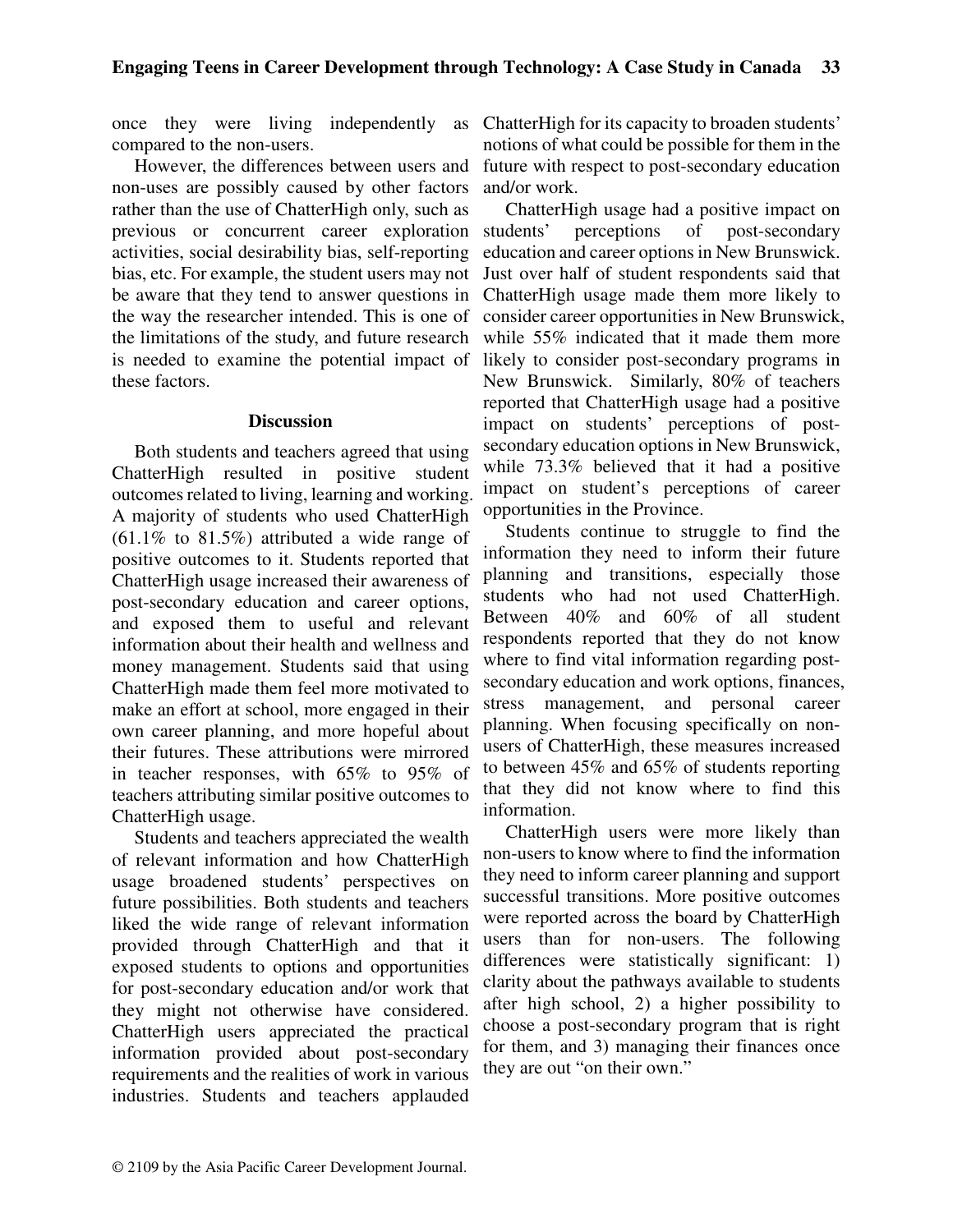ChatterHigh is not the only potential factor affecting the differences between users and nonusers and the analyses of other potential factors should be examined; (b) the validity and reliability of the questionnaires were not tested; and (c) , triangulation, using multiple raters, and bracketing could have enhanced trustworthiness of the qualitative findings.

In summary, there was a high level of consistency across student and teacher responses in all survey categories. Overall, the data paints a positive picture with respect to the impact of ChatterHigh usage on outcome indicators related to: access to relevant career and labor market information, access to information to support financial literacy and health and wellness, awareness of postsecondary education and work opportunities, engagement in school and personal career planning, and preparedness for transitions and hope for the future.

#### **Future Implications**

While this study evaluated the impact of ChatterHigh usage on Canadian students' career exploration, the platform's implementation extends beyond Canada. Already implemented broadly in the United States, ChatterHigh is currently also being developed for implementation in China. The implications for Chinese students and school systems, and by extension the broader Asia Pacific region, will be briefly discussed below.

Chinese high-school education represents one of the most demanding curriculums in the world. With strong competition for limited university seats at the center of educational purposes, there is little emphasis on personal career development. Starting in 2014, China has been reforming and amending the national college entrance examination system, which is also known as Gaokao (Jin, 2018). The current Gaokao system is called "3+3 mode." The first "3" refers to Chinese, mathematics, and foreign language, and the second "3" refers to three

Limitations of the study include: (a) other subjects from a student's selection at the end of the first year of senior high school. Students need to choose three of the following six subjects: history, geography, politics, physics, chemistry, and biology. After the Gaokao, the vast majority of senior students will apply for universities and majors only based on the their Gaokao total scores (Jin, 2018).

> In this context, it is crucial for high school students to be able to understand and evaluate themselves in order to choose the exam subjects and majors that suit them best. However, such a need is difficult to meet because of several factors. First, there is a lack of professional counselors and/or qualified career development professionals relative to need. In Chinese high schools, career development services and supports are generally only available through regular subject teachers or administrative staff members. Typically, the career development role is assigned to educators or administrators on a temporary basis and they lack training specific to the domain. Therefore, it is questionable whether these teachers and administrators are adequately prepared to provide effective career development services. Second, there is not yet an independent career development-focused curricular system in China. Due to the long-term influence of examoriented education, China's K-12 education emphasizes knowledge-based and subject-based education rather than career development. Consequently, few schools have implemented career development courses; most are not yet aware of the potential value of such courses in their educational system. As a result, schools and students have relatively little focus on career development and career planning awareness is weak. China's traditional K-12 education focuses heavily on study through textbooks and factual knowledge. Accordingly, many Chinese students have limited knowledge of occupations and are not used to considering their careers in high school. Therefore, an online career development platform such as